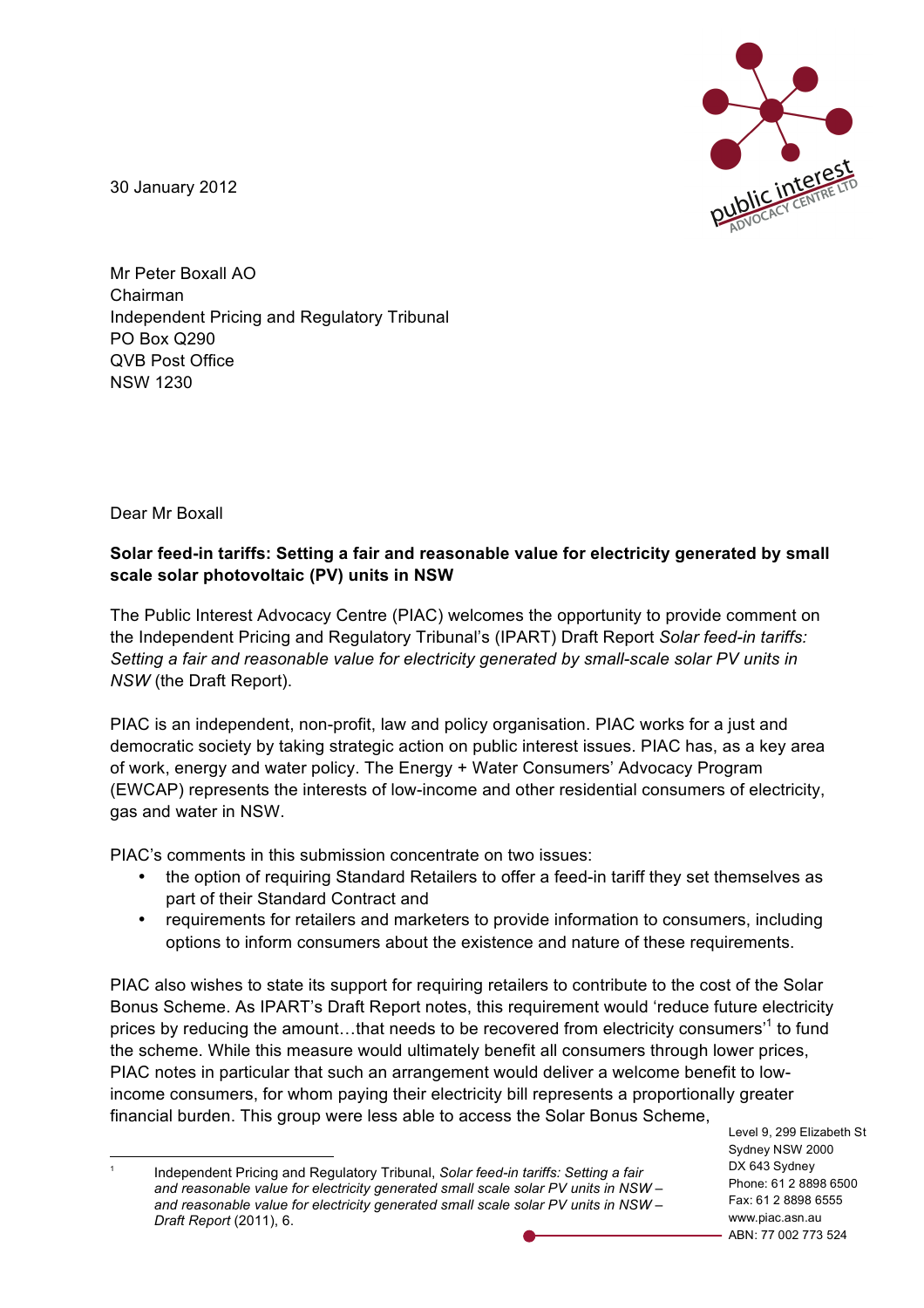due to factors including the initial capital investment involved and the fact they are more likely to live in rental accommodation.

In addition, PIAC recognises that this Review's Terms of Reference state that the recommendations should not result in any 'increase in electricity prices in NSW'.<sup>2</sup> PIAC is very supportive of this requirement. However, PIAC contends that the NSW Government will need to carefully consider how upcoming changes to NSW energy policy will impact on any recommendations that are implemented as a result of this Review. These changes include the implementation of the National Energy Consumer Framework (NECF) (which is understood to be coming into effect on 1 July 2012) and the possibility that NSW may not continue to have regulated retail electricity prices once the present determination period ends on 1 July 2013. PIAC urges the NSW Government to consider the impact of these policy changes now in order to reduce the risk of necessitating short term and high cost changes to retailers' systems, which may ultimately lead to costs being passed through to consumers, particularly in a retail market that no longer has price regulation.

### **Determining a feed-in tariff and requiring Standard Retailers to offer a feed-in tariff as part of their Standard Contract**

PIAC supports the option discussed by IPART that Standard Retailers be obliged to 'offer a feed-in tariff they set themselves, so that customers can remain on a regulated price and access a feed-in tariff<sup>3</sup> PIAC supports this proposal for two reasons.

Firstly, Standard Contracts offer customers security that the cost of their electricity will only increase in line with price determinations by IPART. This certainty can be extremely important for consumers with low levels of disposable income, giving them some surety about this essential household cost. Requiring Standard Retailers to offer a feed-in tariff as part of their Standard Contract would mean consumers avoid having to choose between the regulated price and receiving a feed-in tariff. PIAC takes the view that consumers should not have to choose between accessing a feed-in tariff and the security of a standard contract. PIAC supports allowing Standard Retailers to set the feed-in tariff they offer themselves. This approach would guard against the rate being set too high, which could result in Standard Retailers incurring costs that they may ultimately seek to recover from consumers.

Secondly, PIAC doubts whether market competition will result in feed-in tariffs being offered to all consumers, as IPART argues would happen if a non-binding benchmark range for feed-in tariffs were published and supported by effectively informing consumers.<sup>4</sup> This assessment is based on the fact that a de facto benchmark currently exists, in the form of the feed-in tariffs offered by some retailers, but only five of 12 retailers (and one of the three Standard Retailers) in NSW currently offer a feed-in tariff.<sup>5</sup> While providing information more effectively to consumers about different feed-in tariffs may increase the number of providers who choose to offer a feed-in tariff, PIAC is not convinced that such an arrangement alone would see all retailers offer a solar feed-in tariff. This is another reason why PIAC believes Standard Retailers should be required to offer a feed-in tariff as part of their Standard Contracts.

In addition, recently released research commissioned by PIAC on consumer awareness and market behaviour in regional centres of NSW shows that customers in these areas are less

<sup>2</sup> Ibid 109. <sup>3</sup> Ibid 37. <sup>4</sup> IPART, *Solar feed-in tariffs: Setting a fair and reasonable value for electricity generated small scale solar PV units in NSW – Draft Report* (2011) 78. <sup>5</sup> Ibid 135.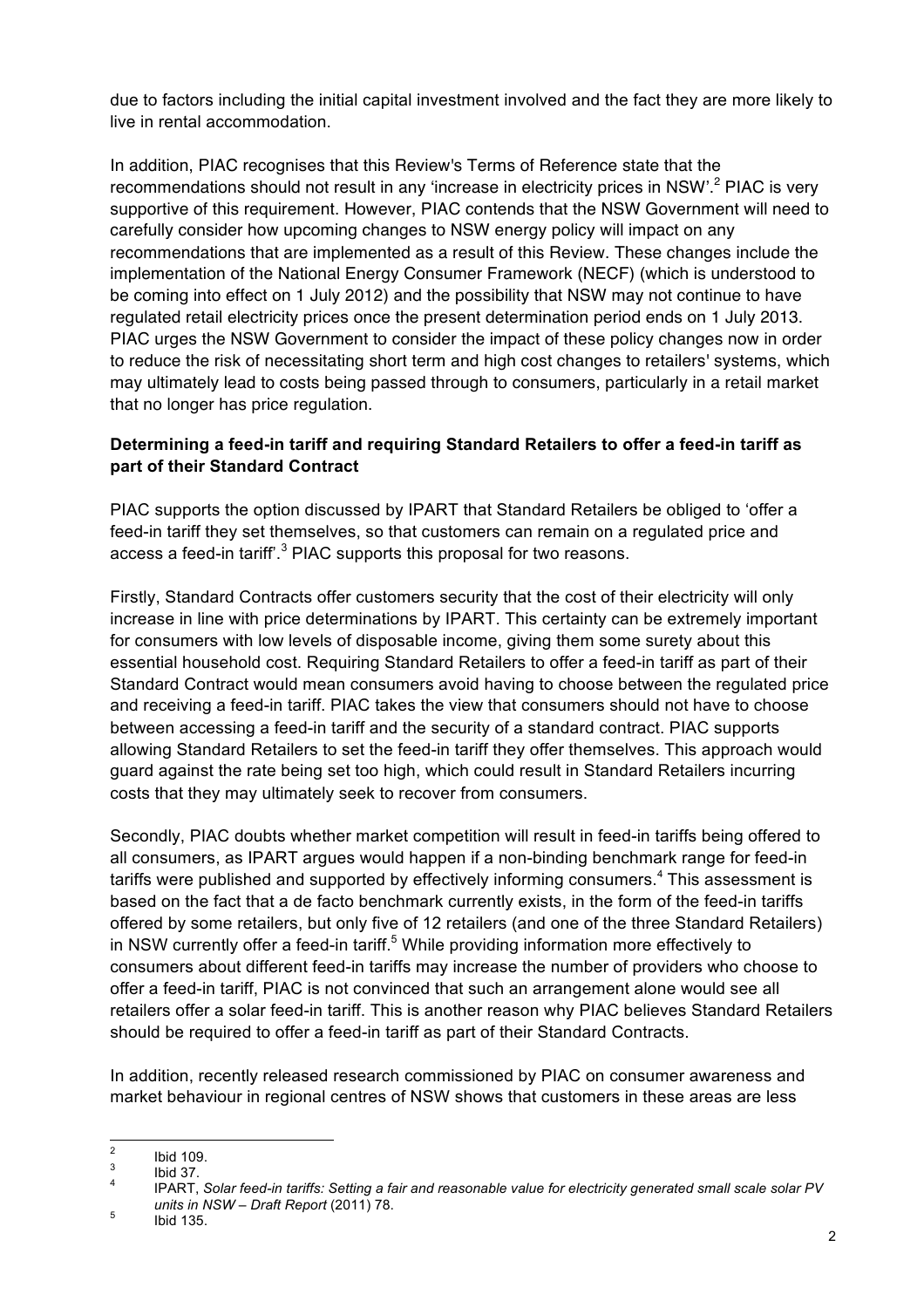exposed to competition between energy providers than those in greater Sydney, the Illawarra and the Blue Mountains. The research found that consumers in surveyed regions are less likely to have been approached by alternative providers about switching to a market contract and are less aware of the option to do so than their metropolitan counterparts.<sup>6</sup> As a result, there is a risk that consumers in regional areas may only have access to a PV feed-in tariff if one is offered as part of a Standard Contract. In the interest of equity, PIAC therefore recommends that Standard Retailers be required to offer a feed-in tariff at a rate they set themselves.

### *Recommendation*

*1. PIAC recommends that Standard Retailers be required to offer a solar feed-in tariff that they set themselves as part of their Standard Contract.* 

# **Availability of information to customers**

PIAC believes that there is considerable scope for more effective information provision, including about feed-in tariffs, to help consumers make informed choices about their electricity supply. As IPART notes in its Draft Report, access to accurate, clear and concise information will 'increase competitive pressure on retailers' as consumers are more informed about electricity offers and feed-in tariffs.<sup>7</sup> PIAC recommends that all necessary steps be taken to maximise the transparency of feed-in tariff rates offered under both Standard Contracts and market offers. Providing clear and concise information to consumers is especially important given that there have been a number of recent and well-publicised changes to the operation of the Solar Bonus Scheme. As a result, PIAC believes that consumers need to be provided with greater clarity about the current arrangements for solar feed-in tariffs and how these offers differ from the Solar Bonus Scheme.

The Australian Energy Regulator (AER) has developed a Retail Pricing Information Guideline (the Guideline) that serves as a framework for the provision of contract information, assists customers to understand and compare energy contracts, and specifies the standard for the manner and form in which contract information is to be presented.<sup>8</sup> PIAC believes the Guideline would be the most effective way to provide consumers with information about solar feed-in tariffs.

Under the Guideline, the AER has developed a standardised table for the presentation of all energy contract information, known as an 'Energy Price Fact Sheet', for all energy contract information to be presented in. $9$  This approach ensures the information is clear and easy to read for consumers, and that retailers meet all minimum requirements. PIAC would like to see a requirement for retailers to inform consumers of:

- the size of the feed-in tariff under a particular retail offer;
- a clear statement that the feed-in tariff is paid by the supplier, rather than government and
- a clear statement about whether the feed-in tariff may be subject to change during the contract term, including moving to zero.

Including feed-in tariff information as part of the Energy Price Fact Sheet would give consumers more relevant information from a single source, maximising the transparency of offers to consumers. PIAC acknowledges that regulating the provision of this information to consumers is the responsibility of the AER and that achieving this outcome in NSW would require liaison and

<sup>6</sup> Louis Schetzer, *Choice? What Choice?* Public Interest Advocacy Centre (2011), 18. 7 Ibid 4. <sup>8</sup> Australian Energy Regulator, *Retail Pricing Information Guideline: Draft Instrument* (2011)

http://www.aer.gov.au/content/index.phtml/itemId/734869 2. <sup>9</sup> Ibid.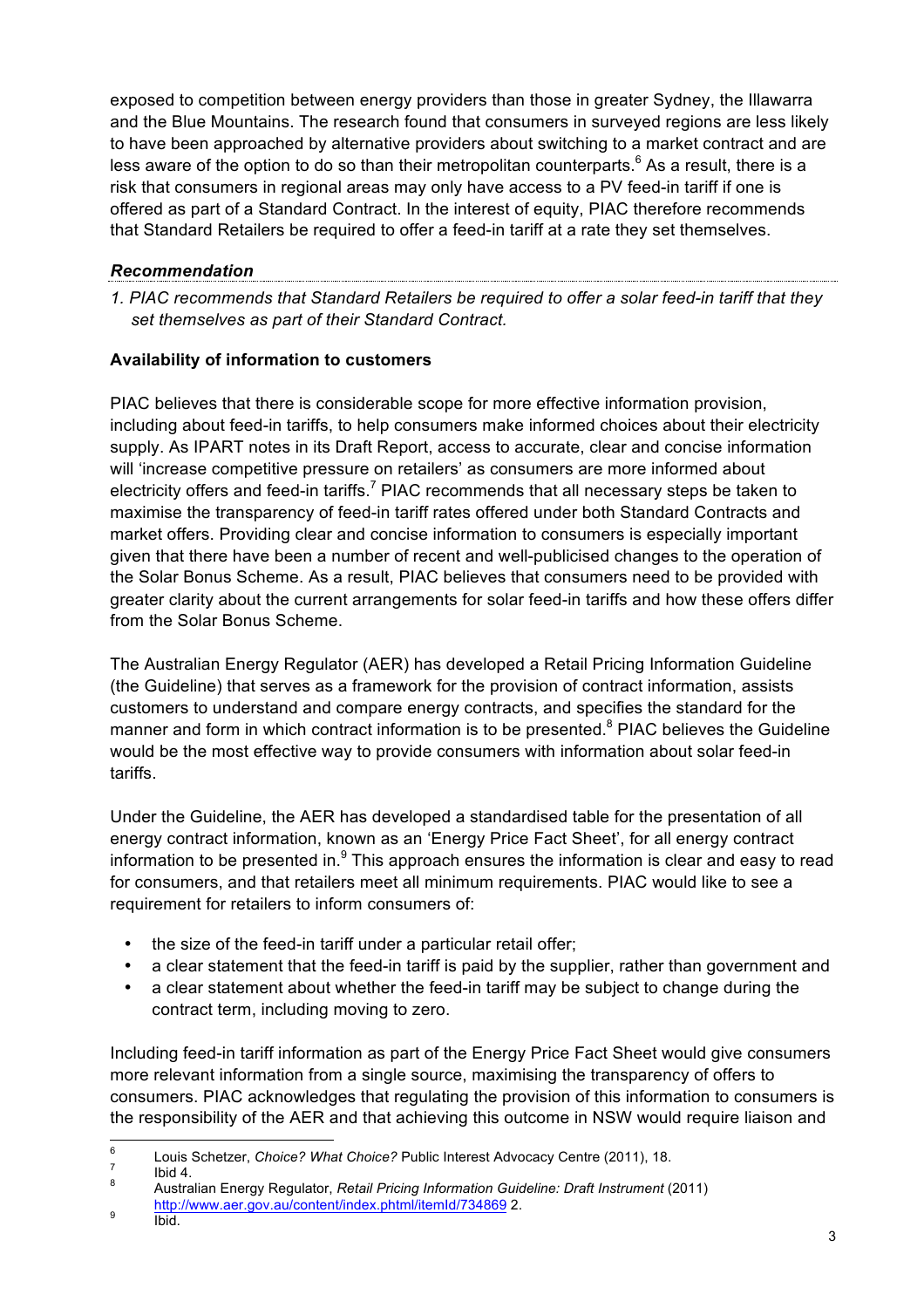cooperation between the AER, IPART and the NSW Government. PIAC further notes that, as all jurisdictions in the National Energy Market offer some form of solar feed-in tariffs, including this information in Energy Price Fact sheets would benefit consumers in other jurisdictions in addition to NSW.

PIAC further believes that consumers need to be better informed about the requirements for retailers and marketers to provide price and other information to them. Increasing consumer awareness of these requirements before they are approached about a market offer would result in consumers making more informed decisions about their electricity needs. To achieve this goal, PIAC recommends that the NSW Government provide information to community organisations for their regular publications, through local councils and libraries and through media releases to local newspapers. Providing information through long established channels will effectively complement informing people via the internet, which while extremely useful relies much more on consumers actively seeking out the information in which they are interested. PIAC would be happy to work with IPART and the NSW Government to achieve this goal.

PIAC also supports IPART's recommendation that 'the NSW Government and solar industry provide information to customers about small-scale PV, including the potential financial consequences to households and small business customers who choose to install PV units'.<sup>10</sup> However, given the interest the solar industry has in providing a favourable impression of its product, PIAC recommends that the NSW Government take responsibility for publishing such information. This approach would mean consumers are provided with more independent information about, for example, the likely output of a solar PV system, rather than the output that manufacturers have been able to achieve in ideal laboratory conditions, which are rarely replicated in practice.

Finally, PIAC would like to see a smooth transition and consistency between current or revised and new regulatory arrangements. PIAC intends to monitor this transition and calls on both government and regulatory agencies to remain mindful of any possible impacts on vulnerable consumers in these processes.

## *Recommendations*

*2. PIAC recommends that IPART and the NSW Government cooperate with the AER to facilitate the inclusion of feed-in tariff information in Energy Price Fact Sheets. The fact sheets should be amended to include:*

- *the size of the feed-in tariff being offered under a particular retail offer;*
- *a clear statement that the feed-in tariff is paid by the supplier, rather than government; and*
- *a clear statement about whether the feed-in tariff is subject to change, including moving to zero.*
- *3. PIAC recommends that the NSW Government publicise the requirements for energy retail marketers to provide price and other information regarding an energy offer to consumers. This should be done through providing information to community organisations for their regular publications, through local councils and libraries and through media releases to local newspapers, as well as on the internet.*

 <sup>10</sup> IPART, *Solar feed-in tariffs: Setting a fair and reasonable value for electricity generated small scale solar PV units in NSW – Draft Report* (2011) 93.